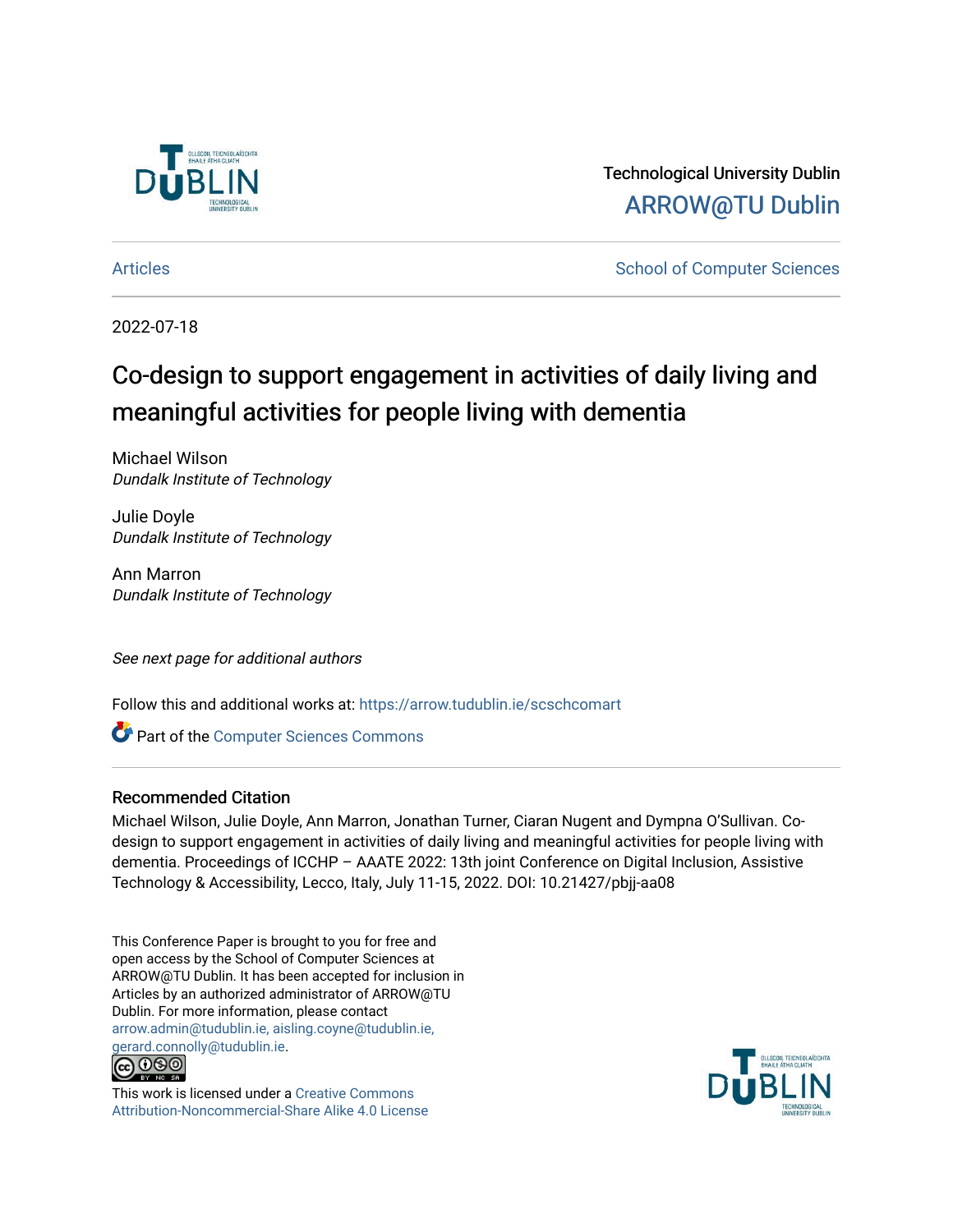## Authors

Michael Wilson, Julie Doyle, Ann Marron, Jonathan Turner, Ciaran Nugent, and Dympna O'Sullivan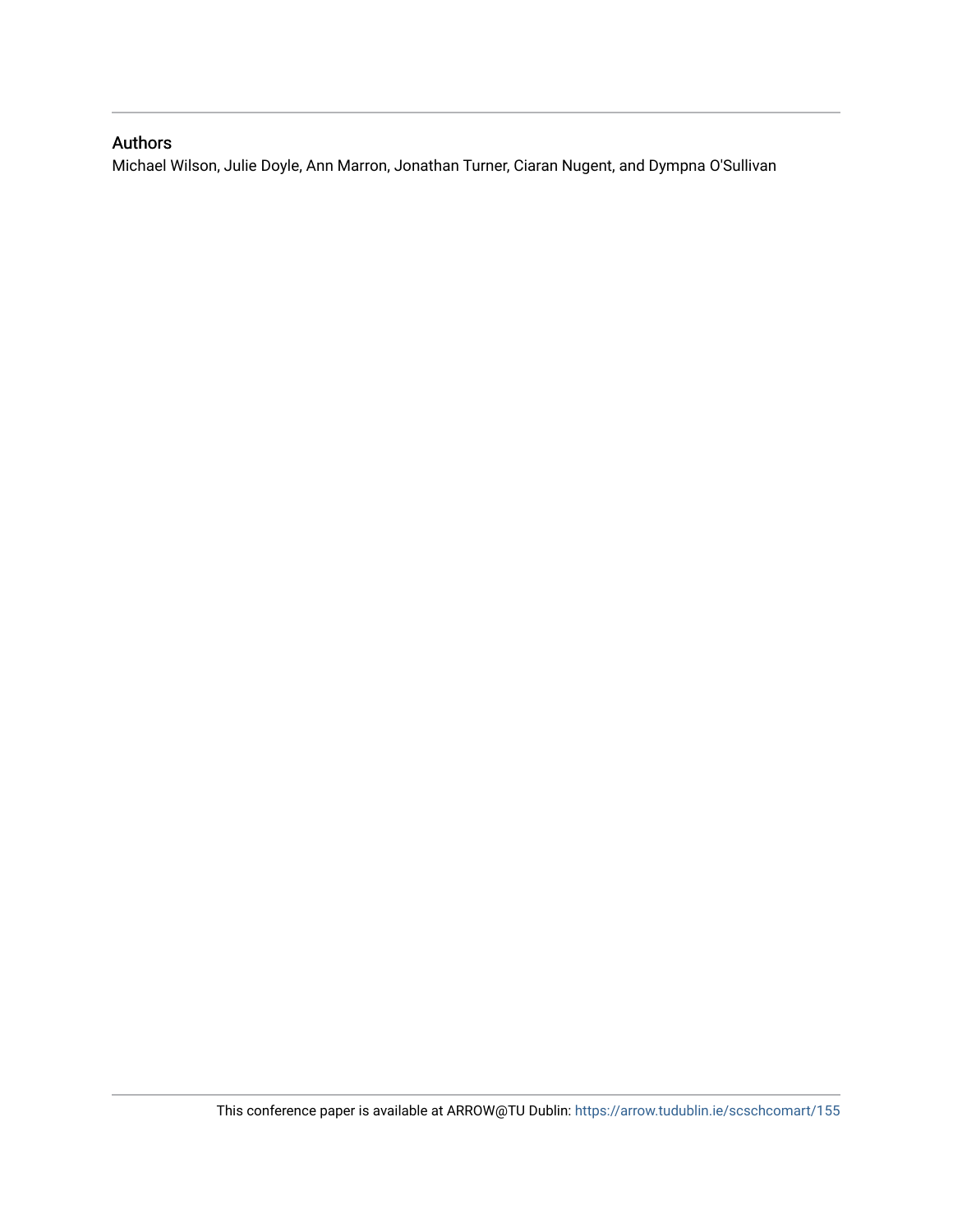# **Co-design to support engagement in activities of daily living and meaningful activities for people living with dementia**

Michael Wilson<sup>[1]</sup>, Julie Doyle<sup>[1]</sup>, Ann Marron<sup>[1]</sup>, Jonathan Turner<sup>[2]</sup>, Ciaran Nugent<sup>[2]</sup> and Dympna O'Sullivan<sup>[2]</sup>

<sup>1</sup>NetwellCASALA, Dundalk Institute of Technology, Dundalk, Ireland <sup>2</sup>ASCNet Research Group, School of Computer Science, Technological University Dublin, Dublin, Ireland

*{* <sup>1</sup>first.last@dkit.ie, <sup>2</sup>first.last@tudublin.ie*}* 

Abstract. Dementia is a chronic and progressive neurodegenerative illness, which can lead to significant difficulties in a person's capacity to perform activities of daily living and engage in meaningful activities. The Smart Dementia Care project aims to establish an understanding of how best to design digital tools that persons with dementia and their carers will find useful and usable for care planning and goal setting. This paper discusses the first phase of this project and describes how co-design is being used to support engagement in activities of daily living and meaningful activities for people living with the early stages of dementia, with such engagement intended to extend the period of independent living for the person with dementia. It is anticipated that adopting a co-design approach and involving people living with dementia throughout the design cycle will allow for an application that is viewed as usable and intuitive while also acting as a tool of empowerment rather than a burden. At the same time, the intention is that integrating personalized goal-setting functionality focussing on individualized activities and everyday tasks will result in a system that is useful and effective.

**Keywords:** Dementia, Self-care, Activities of Daily Living, Meaningful Activities, Co-design, Goal-setting.

#### **1 Introduction**

Dementia is a chronic and progressive neurodegenerative illness. Dementia affects memory, behaviour, personality and functional and cognitive abilities, results in problems with communicating and reasoning and can lead to significant difficulties in terms of a person's capacity to perform activities of daily living (ADLs) [1, 2]. The estimated number of people globally living with dementia was 50 million in 2018, with this number set to grow to 82 million by 2030 and 152 million by 2050 [3]. Dependency levels can be considered an indication of both disease severity as well as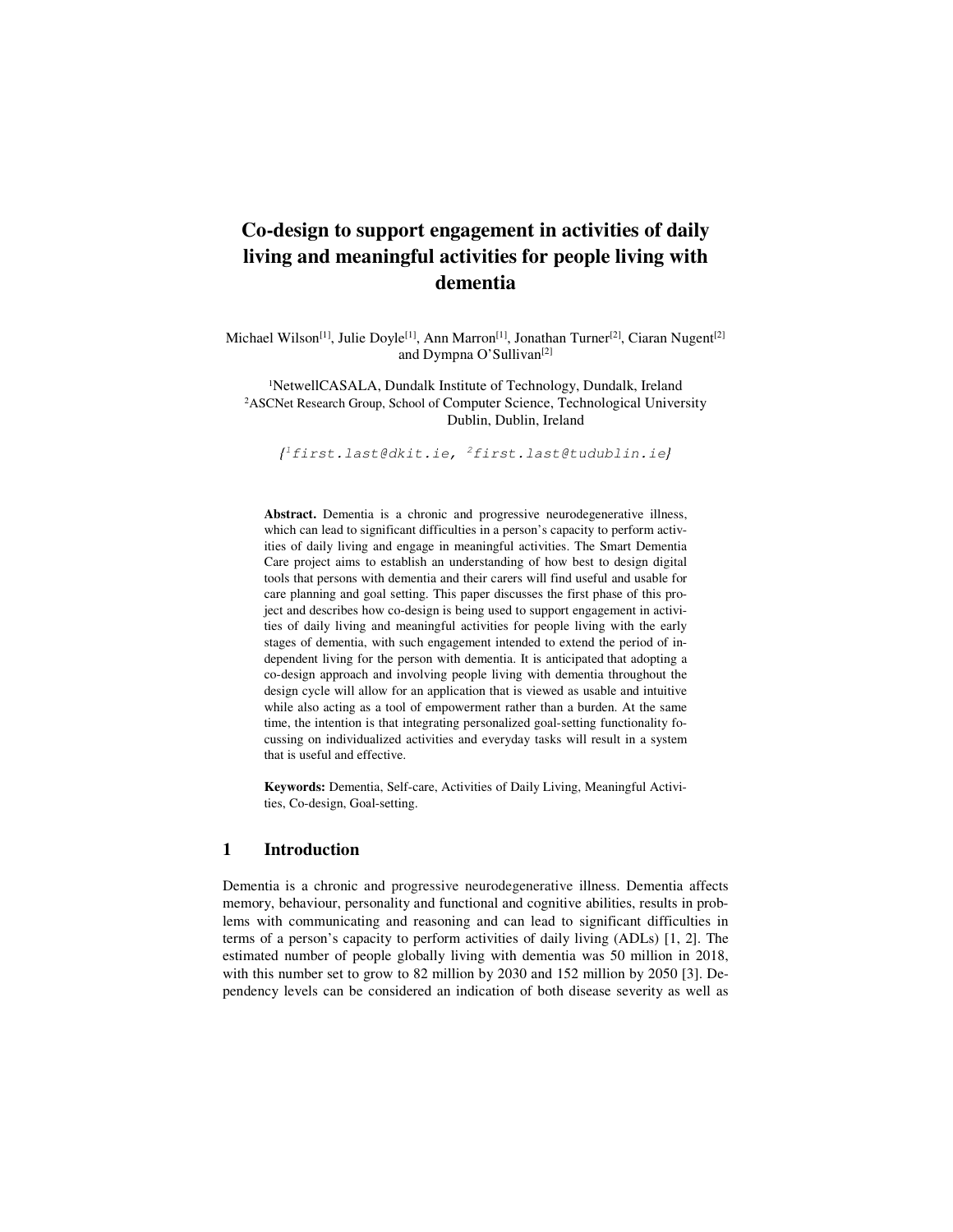quality of life (QoL) in PLwD [4]. Cognitive deterioration can impact IADL performance significantly, add to pre-existing functional limitations and contribute to depression due to restricted activity and social participation [5]. With this in mind, it is imperative that strategies are developed to address cognitive decline in order to anticipate and delay the onset of disability and maintain ADL ability among older adults [6]. Specifically, there is a need for an easy-to-use interactive visual care-planning system which reflects the needs and preferences of persons with dementia and allows for active self-management of the condition and shared decision-making with carers.

The Smart Dementia Care  $project<sup>1</sup>$  aims to develop a digital toolkit to support someone living with mild-to-moderate dementia, together with their informal carer(s), to self-manage their care, engage in shared decision-making, and to live independently for longer in their own homes. We intend to design a computational goal model of care qualities based on a review of the literature and existing frameworks (see [7]). This will be supplemented with co-design activities to confirm the model and better understand the needs and preferences of PLwDs in relation to their own care goals. The toolkit will allow for the planning and monitoring of personalised care goals, with targets derived from care plans, existing models of daily activities, as well as activities described as meaningful by the individual PLwDs and their carers. It will include a digital visual application for tasks such as setting up personal care plans and goals for daily living activities. The application will be developed using a co-design approach involving PLWDs, their informal carers and healthcare professionals, throughout the design cycle. This paper discusses the importance of participatory codesign when supporting PLWDs' engagement in individualized meaningful activities and ADLs.

#### **2 Background**

### **2.1 Health and Wellbeing**

Living well with dementia and providing support around this have become key objectives of public health and research plans internationally [8] with the focus progressing from prolonging life to also enhancing QoL through delaying or preventing further disability [6]. The level of support and help PLwDs require from both family members and carers in general increases over time owing to the progressive nature of the disease, which in turn can result in increased levels of burden and stress among those with the primary responsibility of providing care. For this reason, there is a need for increasing support and assistance to be provided to both the care recipient and the person providing care to ensure adequate care is provided and QoL is maintained [9].

**Quality of Life.** Lawton's model of QoL (1991) has been highly influential in QoL and dementia research and has driven the approach to and development of QoL in-

-

<sup>1</sup> https://www.smartdementiacare.ie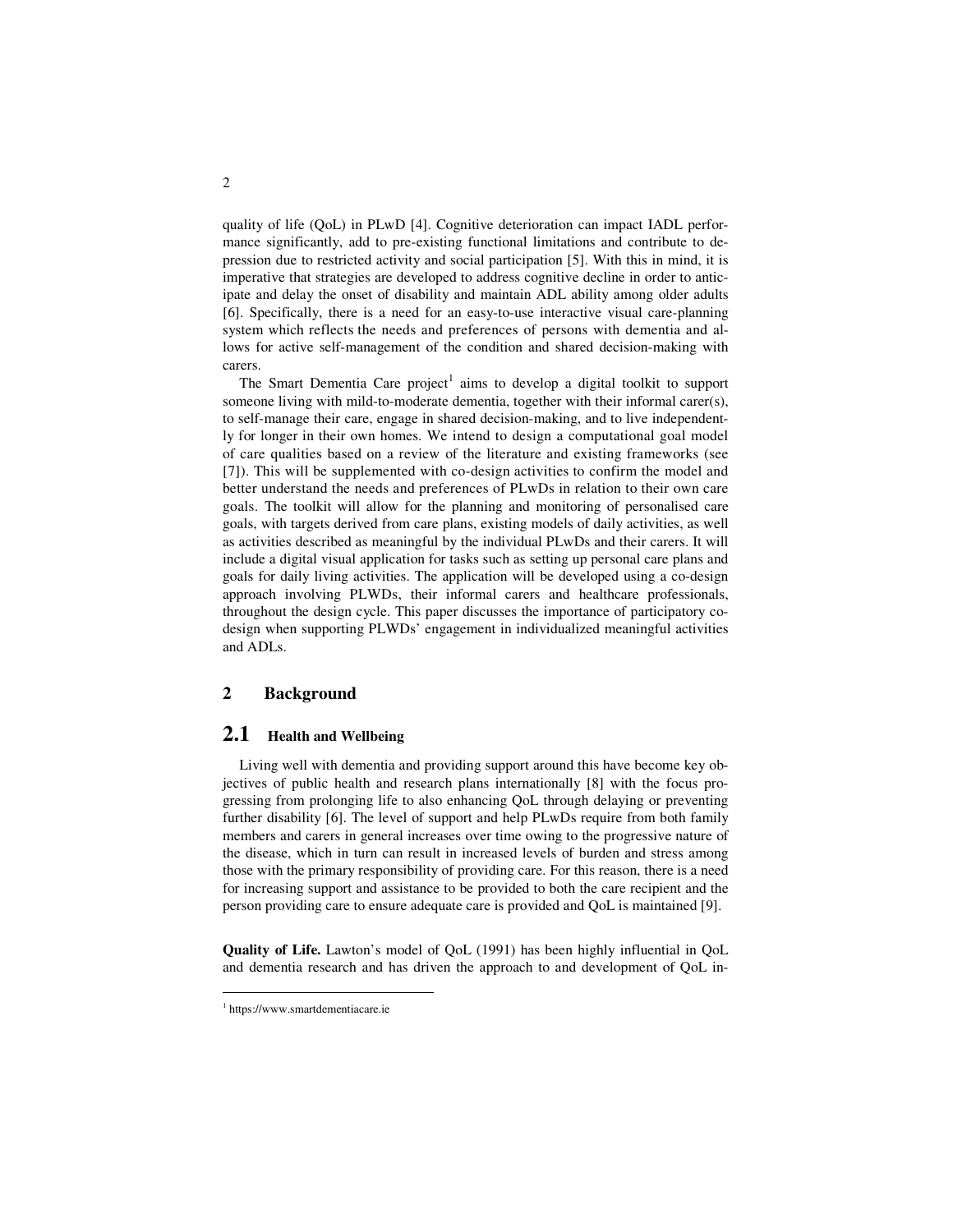struments [10]. This model suggests assessment should involve both subjective and objective factors and it identifies four main dimensions that contribute to QoL: psychological well-being, behavioural competence, objective environment and perceived QoL [11]. Psychological wellbeing is the subjective evaluation regarding the quality of inner experiences and, according to Lawton, should be viewed as the ultimate outcome of a QoL model [11, 12]. [13] point out that overlap exists with regard to essential features of good QoL as rated by both PLwDs and family carers: positive mood and engagement in pleasant activities.

**Activities of Daily Living.** Independent living tasks can be categorised into ADLs, which concern basic activities relating to personal care and hygiene, as well as instrumental activities of daily living (IADLs) which are more complex and concern activities needed to function and reside independently in the community [14, 15]. Deficits in basic ADLs are seen to occur primarily once cognitive decline has progressed to the moderate stage, with declines in bathing, dressing, and grooming ability being particularly prevalent beyond this stage [16]. IADLs can be categorised as follows: transportation shopping, managing finances, meal preparation, housekeeping and home maintenance, managing communication, managing medications. In Europe, increased longevity has brought with it an increased prevalence of IADL limitations, which has negative implications in terms of burden placed on healthcare systems [17].

**Meaningful Activities.** Both PLWDs and their carers have reported that daytime activities, social contact, as well as issues relating to psychological distress comprise the areas of life which are most negatively affected by dementia. The diverse range of interests and abilities among PLwD frequently results in a mismatch regarding services offering daytime and social activities, with PLwDs coming to view such activities as lacking in meaning and value [18]. To design programs which both satisfy psychosocial needs and improve QoL for PLwD, it is therefore crucial to establish what their views and experiences are regarding meaningful activities [19]. The sense of meaning attached to these activities comes from feeling that things matter alongside a sense of pleasure, connection, participation or autonomy. These feelings are apparent and relevant regardless of cognition and dependency levels [20].

#### **2.2 Technology Design for PLwDs**

**The Co-Design Approach.** Co-design as an approach aims to move beyond participation by focussing more on co-production, equal collaboration, and joint decisionmaking. Co-design techniques in digital health which involve developing a granular understanding of how target end-users spend their day are associated with better adoption of end products across a variety of clinical domains [21]. An important element of co-design in this context is the development of a broad understanding of living with dementia through initial exploratory meetings and discussion with both peo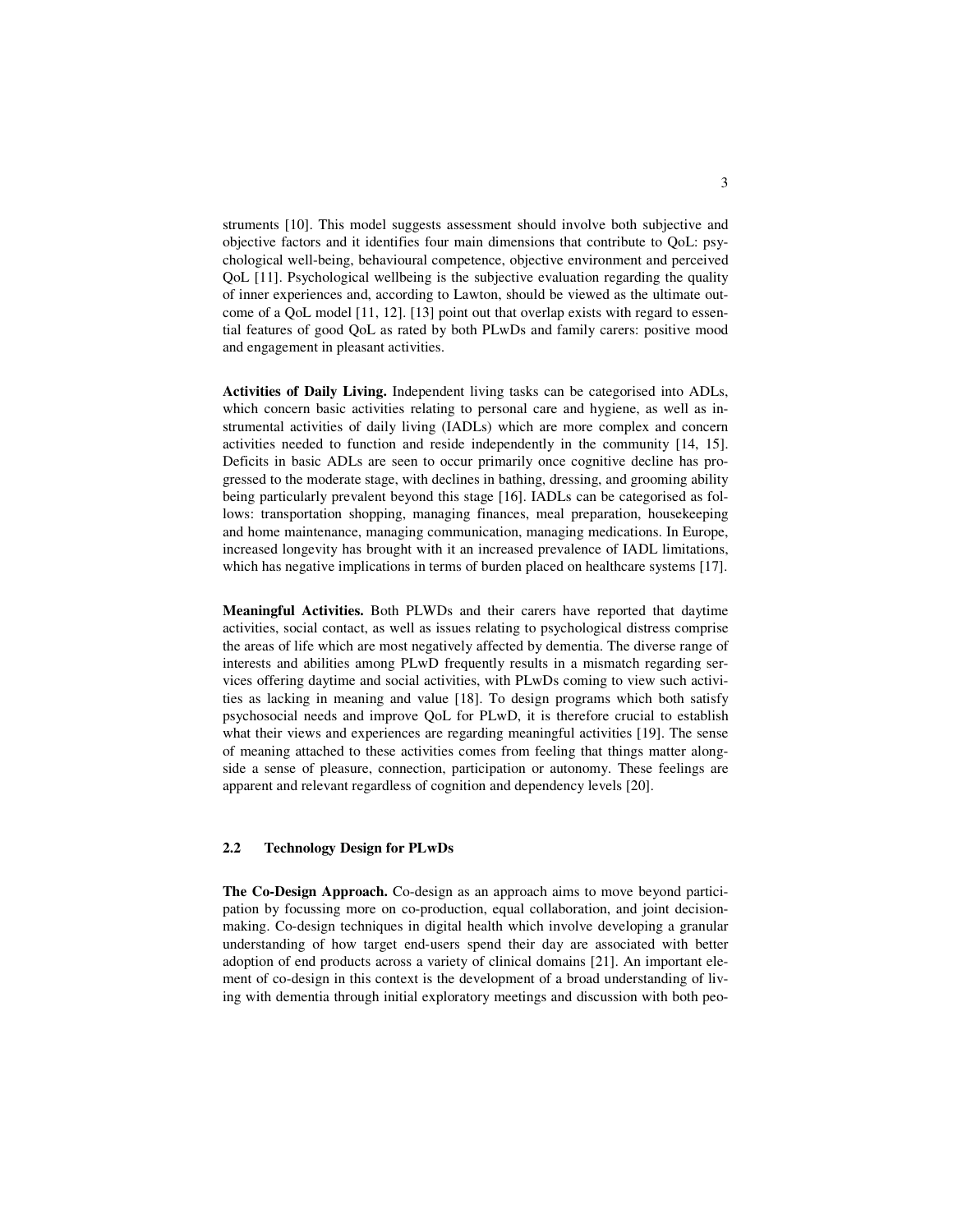ple living with dementia and carers. Holding such meetings in a focus group format with a semi-structured protocol allows for co-questioning and discussion to emerge, revealing insights which may go uncovered within a one-to-one, fixed protocol scenario [22, 9]. Following this, thematic analysis of the meetings can allow for designers to generate ideas around possible technological interventions, solutions or supports which could address issues that arose during the meetings. These ideas can then be brought back to the participants for analysis and feedback during workshops, with ideas viewed as most promising then being refined and further iterated upon [23].

While early stages are likely to feature paper prototypes, issues surrounding cognitive impairment and the need for creative input from the participants may call for functional prototypes to be introduced earlier than design cycles involving participants who are not cognitively impaired. Such an approach was taken by [22] whereby rapid development of functional prototypes was used to mitigate both the potential for memory loss between sessions and the limitations to using paper prototypes with PLwDs. In this case, the prototypes were then personally tailored to individual participants to further limit the need for abstract thinking. Following the development of prototypes, usability tests can be conducted to ensure the design is robust and usable and meets the initial user requirements as laid out in the exploratory meetings, with further iterative design cycles being held should issues continue to arise [24]. In order to address issues that may arise due to cognitive impairment when adopting a participatory approach, [22] suggest a number of strategies: incorporating review into meetings to ensure what was previously recorded is accurate, maintaining a consistent point of contact across meetings so as to reduce confusion, and using existing support groups where possible to allow for familiar environments and participants during meetings while creating opportunities for discussion.

#### **3 Methods**

Enabling PLwDs to remain at home for as long as possible while also maintaining a good quality of life is of paramount importance. At the same time, there is an urgent need to deliver more efficient, effective, person-centred care in the community. To achieve this, it is necessary to appreciate and address the needs and preferences of PLwDs in relation to their own care goals. As such, this phase of the Smart Dementia Care project involves requirements gathering and iterative design and testing with relevant end-users of the digital toolkit's visual application and those who care for them.

#### **3.1 Requirements gathering**

Semi-structured interviews and focus groups are currently being conducted involving three groups (PLWD, carers, and health professionals working in this area) to allow for in-depth exploration of needs and requirements. Interviews / focus groups will be specific to individual stakeholder groups, i.e. carers will not be present in healthcare professional focus groups and vice versa. However, persons with dementia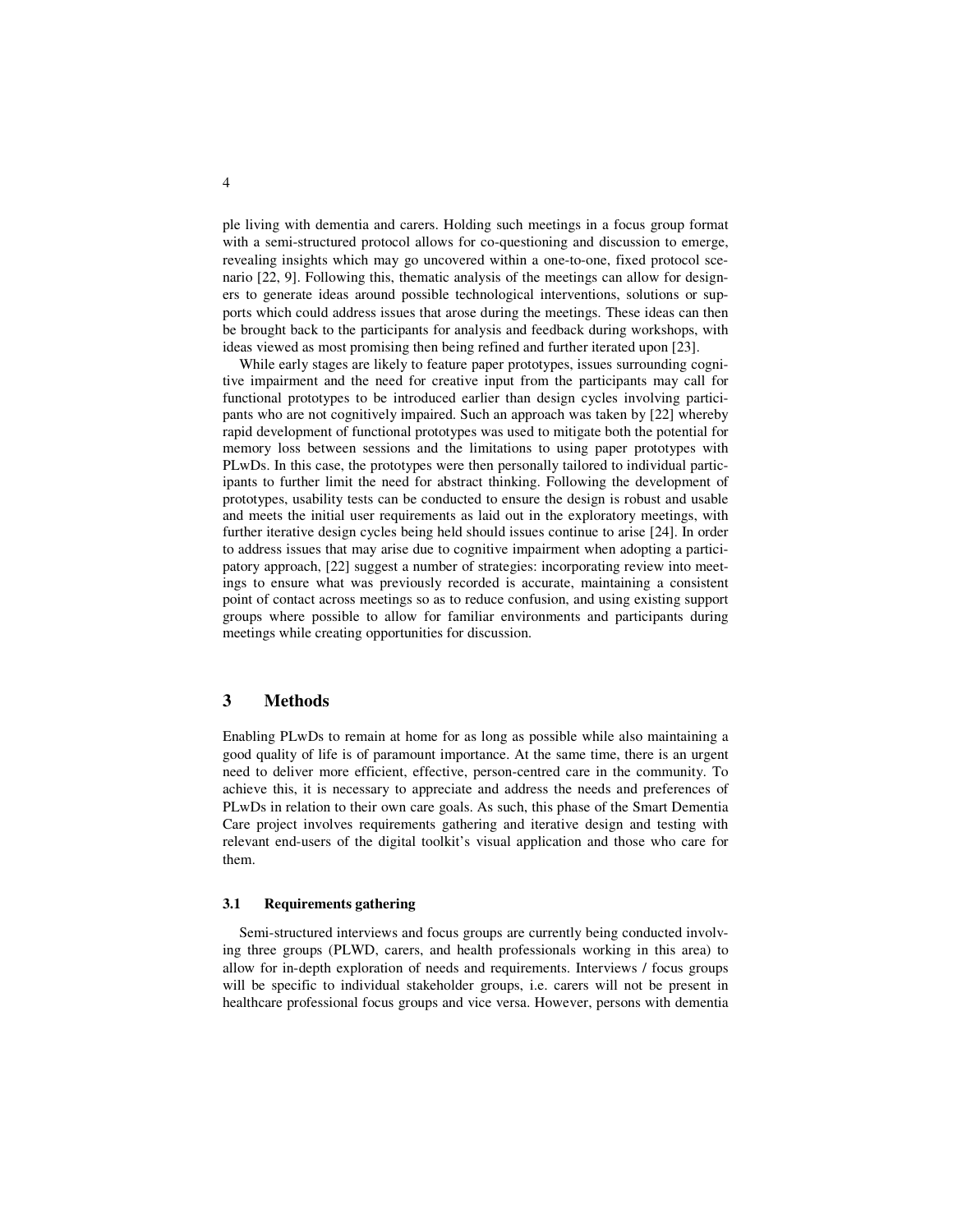can have their informal carers present during any activity if this is more comfortable for them. Topics explored will include what constitutes quality of life for the person with dementia, how to maintain quality of life over time, engagement with ADLs, how engaging in these can contribute to and maintain quality of life and finally what represents meaningful activities. Related to this is the importance of identifying those activities that were valued and enjoyed before the dementia since these are likely to be considered intrinsically meaningful in terms of everyday life and past experience [25]. Interviews will also explore the goals of participants in relation to future health and wellbeing. Participants will be invited to discuss their experiences to date with technology in general, as well as possible technological solutions and supports for activities of daily living and meaningful activities. As recommended by [22], a consistent point of contact will be maintained from the outset so as to create a sense of familiarity and reduce confusion where possible. Following thematic analysis of the interview data, we aim to design and conduct a series of co-design workshops to interactively explore the themes arising from the interviews (and the literature). During the initial co-design sessions, each PLwD will be invited to expand further on activities they find enjoyable, pleasant, or meaningful. They will also be asked to think about activities they would like to continue engaging with in some form going forward. Insights gained from analysis of the initial interviews will also inform a prepared list of activities, which will be used to complement those activities previously elicited by the participants.

#### **3.2 Co-design**

Following each workshop, data from the session will be analysed and mock-ups generated based on feedback during the previous session, for presenting and further feedback at the next session. This iterative, user-centred co-design process will ensure the design of a digital application that is useful, meaningful, and usable to participants. Throughout the co-design sessions, methodologies such as personas, scenarios and storyboards will be used to explain technology and design concepts in lay terms to participants, while interactively exploring the themes arising from the interviews and the literature. The aim of incorporating such methodologies is also to clearly contextualise the discussion and illustrate the ways in which the designs could potentially fit into routines and relate to individual activities [9].

The same participants will be involved in the co-design workshops as took part in the interviews phase. Reviews will be incorporated into each meeting to confirm with participants what was previously discussed is accurate and reliable [22]. Each codesign workshop will have a maximum of 5 participants, i.e., 5 persons with dementia (and their carers as needed) or 5 carers. Efforts will be made to ensure both PLwDs and carers feel comfortable to express themselves openly and with adequate time, providing opportunities for separate sessions also should the need arise [22, 9, 24]. Healthcare professionals will also be engaged in some sessions, for example to validate features or content of the application from a clinical perspective. Once initial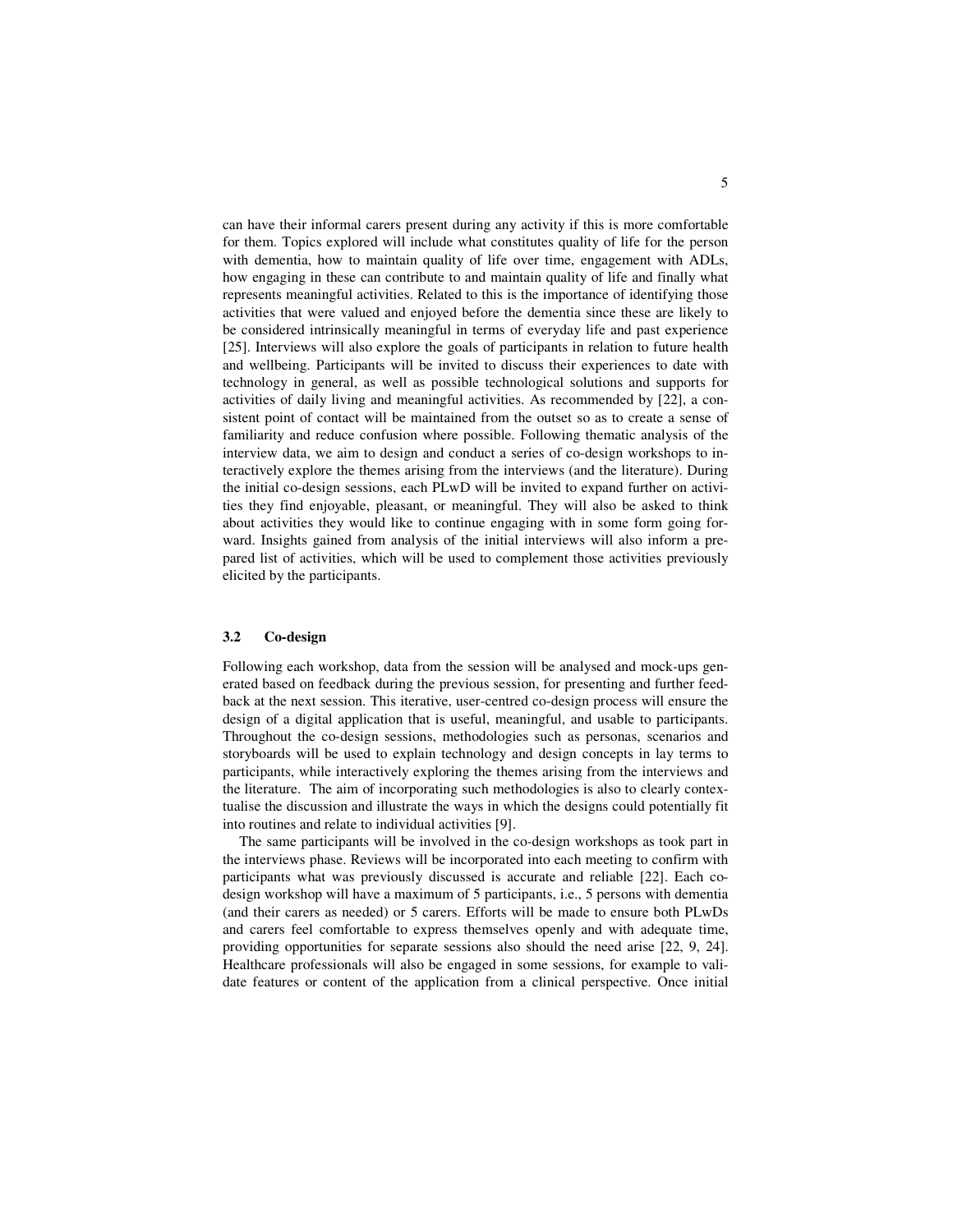prototypes of the application have been developed, usability testing will be carried out with PLwDs and informal carers to ensure robustness and ease of use.

#### **4 Discussion and Conclusion**

For PLWDs, self-management involves coping with and adapting to the gradual changes to everyday life that are associated with dementia such to the extent that quality of life is maintained or even improved. Technologies designed for selfmanagement in turn need to consider not only compensation for deficits, but also ways in which positive and meaningful experiences can be highlighted and encouraged [26]. With regard to technology development within dementia care, leisure and activity are now considered among the main areas of interest; this is based on the view that technology may be used beyond the narrow confines of medical care solely, with opportunities also existing to empower and support PLWDs to live a more meaningful life [27, 28]. Designs which focus on and encourage activation of existing capacities can allow for PLWDs to engage in both (I)ADLs and meaningful activities, which in turn should positively affect quality of life [20, 24].

In order for a design to be personally tailored to the individual, it is necessary that the needs and requirements are elicited from the end-user. However, this can become challenging when considering people living with dementia, who at times can struggle to articulate themselves clearly and concisely. As such, multiple stakeholders may be needed to participate in a co-design process to gain comprehensive insight into user needs [28]. For these reasons, the Smart Dementia Care project is adopting a collaborative approach, with end-users co-designing the application from the outset, as well as expert input being provided in the form of interviews and focus groups held with both carers and health professionals.

Following a diagnosis of dementia, it is likely that a person's interests and hobbies will remain as they were prior to diagnosis, highlighting the importance of identifying what these areas are and finding ways to enable the person to continue engaging in activities that align with these interests. It is also important to note that these interests do not necessarily need to be purely related to pleasure or entertainment, and value and meaning for an individual can be found in other areas such as self-management or household tasks and other areas related to IADLs [29]. Seen in this light, encouraging engagement in such activities considered meaningful to the PLWD serves the dual purpose of providing meaning, pleasure and a sense of normality while also supporting the individual's ability to maintain independence in those activities considered necessary for independent living. It has also been suggested that early behavioural interventions aimed at assisting individuals with mild levels of cognitive impairment and their carers to remain engaged in meaningful activities could potentially decelerate the rate of cognitive decline while also addressing changes in relationships and mood [30]. This phase of the Smart Dementia Care project aims to conduct usercentred research and design activities to support the development of a digital application for planning and monitoring personalised care goals for people with dementia,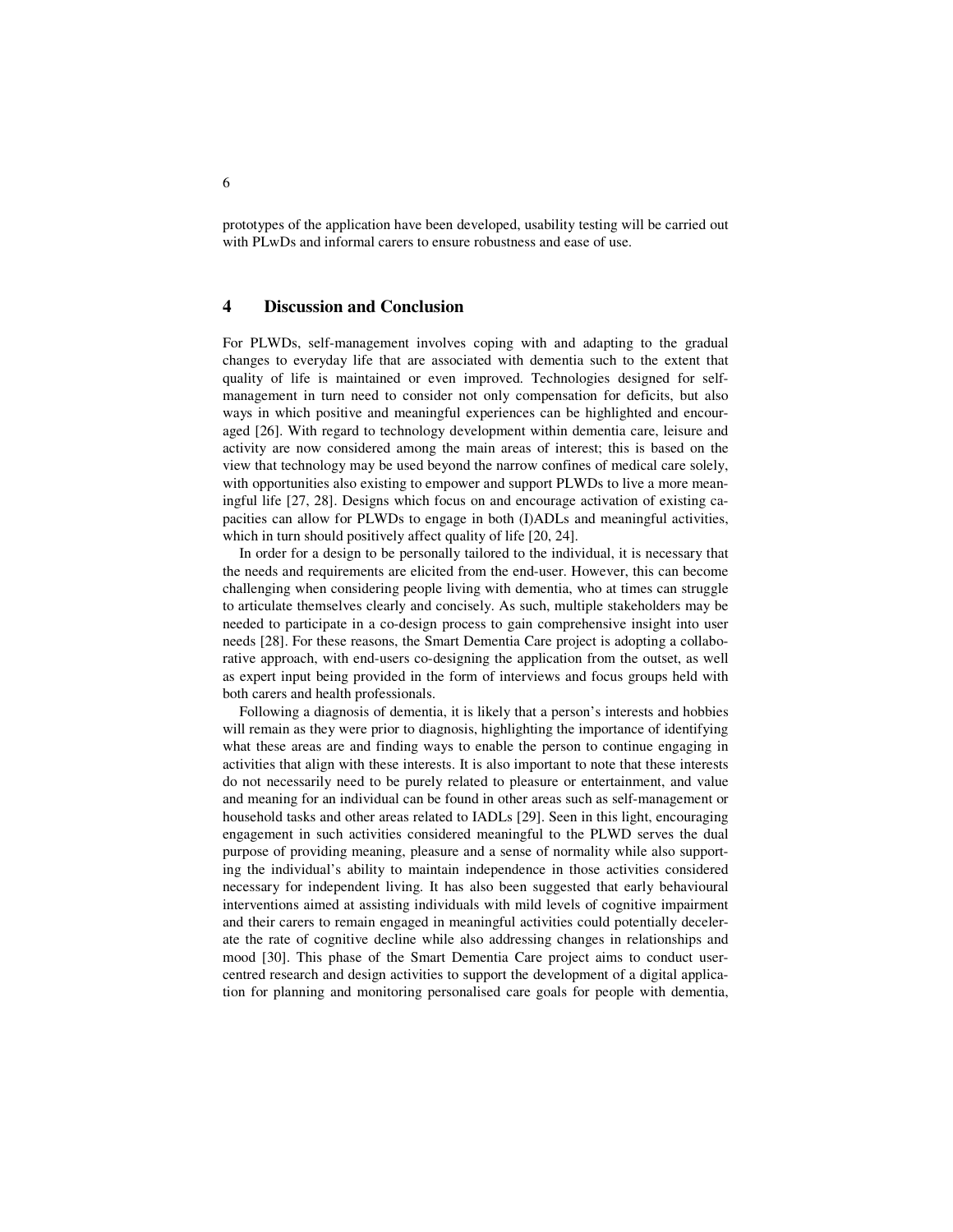focussing on both activities of daily living and activities considered meaningful to the individual. It is anticipated that the proposed system, once designed to fully meet the user requirements determined during the co-design phase, will allow for quality of life to be maintained or improved, while also supporting the PLWD to live independently for longer in their home.

#### **Acknowledgements**

This material is based upon works supported by the Science Foundation Ireland under Grant No. 19/FFP/6917.

#### **References**

- 1. World Health Organization.: Towards a Dementia Plan: a WHO guide. Geneva: World Health Organization (2018).
- 2. Andersen, C. K., Wittrup-Jensen, K. U., Lolk, A., Andersen, K., & Kragh-Sørensen, P.: Ability to perform activities of daily living is the main factor affecting quality of life in patients with dementia. *Health and Quality of Life Outcomes*, *2* (2004).
- 3. Patterson, C.: World Alzheimer Report 2018 The state of the art of dementia research: New frontiers. In *Alzheimer's Disease International (ADI): London, UK* (2018).
- 4. Kurz, X., Scuvee-Moreau, J., Rive, B., & Dresse, A.: A new approach to the qualitative evaluation of functional disability in dementia. *International Journal of Geriatric Psychiatry*, *18*(11) (2018).
- 5. Jefferson, A. L., Paul, R. H., Ozonoff, A., & Cohen, R. A.: Evaluating elements of executive functioning as predictors of instrumental activities of daily living (IADLs). *Archives of Clinical Neuropsychology*, *21*(4) (2006).
- 6. Connolly, D., Garvey, J., & McKee, G.: Factors associated with ADL/IADL disability in community dwelling older adults in the Irish longitudinal study on ageing (TILDA). *Disability and Rehabilitation*, *39*(8) (2017).
- 7. Turner, J., Nugent, C., Berry, D., O'Sullivan, D., Doyle, J., Wilson, M., & Marron, A.: A Goal-Driven Framework for Individualised Self-Care for Early-Stage Dementia. In *The Sixth International Conference on Informatics and Assistive Technologies for Health-Care, Medical Support and Wellbeing. HEALTHINFO, Barcelona, Spain (2021).*
- 8. Clarke, C., Woods, B., Moniz-Cook, E., Mountain, G., Øksnebjerg, L., Chattat, R., Diaz, A., Gove, D., Vernooij-Dassen, M., & Wolverson, E.: Measuring the well-being of people with dementia: A conceptual scoping review. In *Health and Quality of Life Outcomes* (Vol. 18, Issue 1) (2020).
- 9. Meiland, F. J. M., Hattink, B. J. J., Overmars-Marx, T., de Boer, M. E., Jedlitschka, A., Ebben, P. W. G., Stalpers-Croeze, I. I. N. W., Flick, S., van der Leeuw, J., Karkowski, I. P., & Dröes, R. M.: Participation of end users in the design of assistive technology for people with mild to severe cognitive problems; The European Rosetta project. *International Psychogeriatrics*, *26*(5) (2014).
- 10. Ready, R. E., & Ott, B. R.: Quality of life measures for dementia. *Health and Quality of Life Outcomes*, *1*(February) (2003).
- 11. Lawton, M. P.: A multidimensional view of quality of life in frail elders. In J. E. Birren *et al.* (Eds.) *The Concept and Measurement of Quality of Life in the Frail Elderly (pp. 3–27).* San Diego: Academic Press (1991).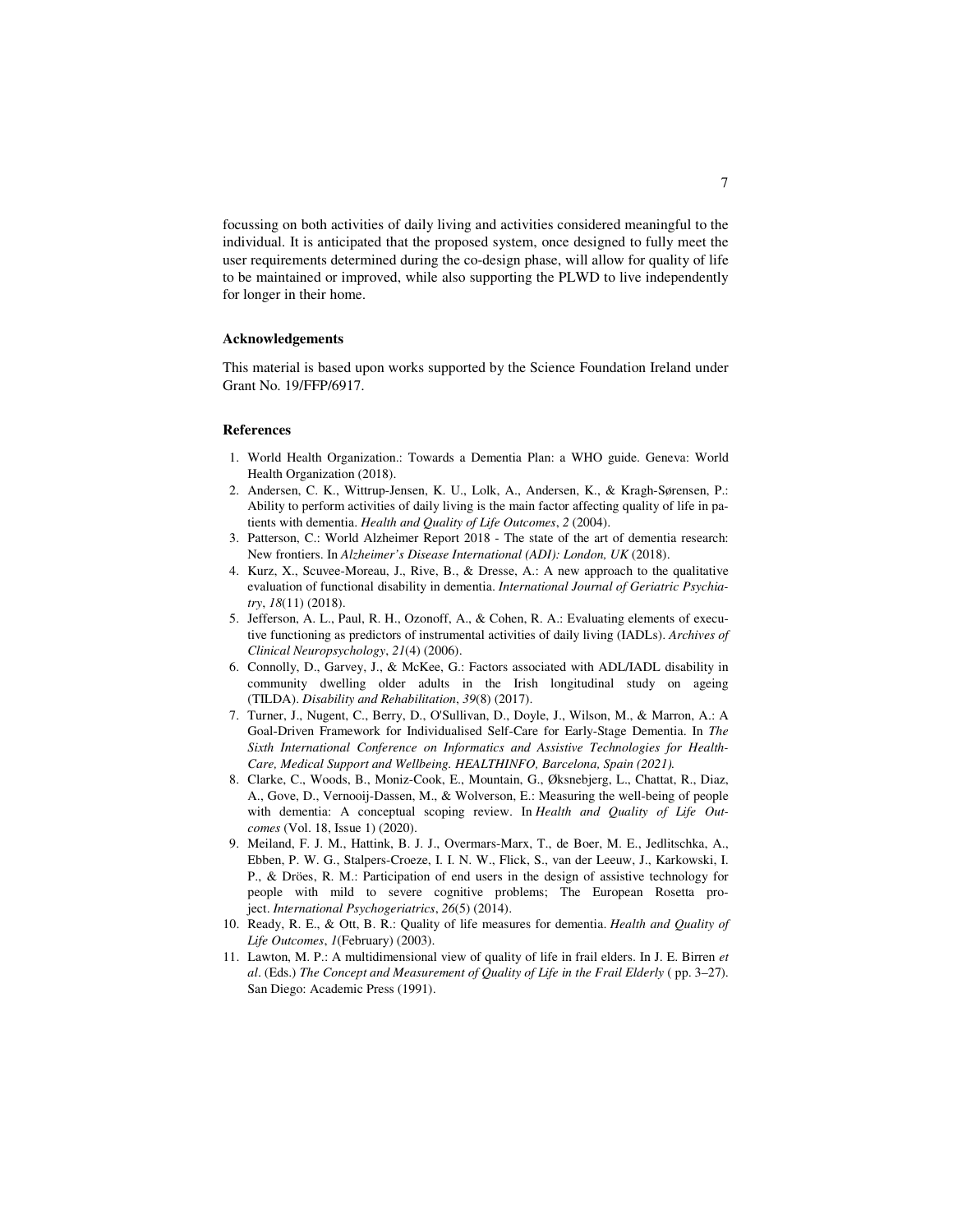- 12. Jonker, C., Gerritsen, D. L., Bosboom, P. R., & van der Steen, J. T.: A model for quality of life measures in patients with dementia: Lawton's next step. *Dementia and Geriatric Cognitive Disorders*, *18*(2), 159–164 (2004).
- 13. Logsdon, R. G., McCurry, S. M., & Teri, L.: Evidence-Based Interventions to Improve Quality of Life for Individuals with Dementia. *Alzheimer's care today*, *8*(4), 309–318 (2007).
- 14. Lawton, M. P., & Brody, E. M.: Assessment of older people: Self-maintaining and instrumental activities of daily living. *Gerontologist*, *9*(3) (1969).
- 15. Spector, W. D., & Fleishman, J. A.: Combining activities of daily living with instrumental activities of daily living to measure functional disability. *Journals of Gerontology - Series B Psychological Sciences and Social Sciences*, *53*(1) (1998).
- 16. Tabira, T., Hotta, M., Murata, M., Yoshiura, K., Han, G., Ishikawa, T., Koyama, A., Ogawa, N., Maruta, M., Ikeda, Y., Mori, T., Yoshida, T., Hashimoto, M., & Ikeda, M.: Agerelated changes in instrumental and basic activities of daily living impairment in older adults with very mild alzheimer's disease. *Dementia and Geriatric Cognitive Disorders Extra* (2020).
- 17. Portela, D., Almada, M., Midão, L., & Costa, E.: Instrumental activities of daily living (IADL) limitations in Europe: An assessment of share data. *International Journal of Environmental Research and Public Health*, *17*(20) (2020).
- 18. Miranda-Castillo, C., Woods, B., & Orrell, M.: The needs of people with dementia living at home from user, caregiver and professional perspectives: A cross-sectional survey. In *BMC Health Services Research* 13(1) (2013).
- 19. Han, A., Radel, J., McDowd, J. M., & Sabata, D.: Perspectives of People with Dementia about Meaningful Activities. In *American Journal of Alzheimer's Disease and other Dementias* 31(2) (2016).
- 20. Vernooij-Dassen, M.: Meaningful activities for people with dementia. In *Aging and Mental Health* 11(4) (2007).
- 21. Valentine, L., Kroll, T., Bruce, F., Lim, C., & Mountain, R.: Design Thinking for Social Innovation in Health Care. *Design Journal*, *20*(6) (2017).
- 22. Lindsay, S., Jackson, D., Ladha, C., Ladha, K., Brittain, K., & Olivier, P.: Empathy, participatory design and people with dementia. *Conference on Human Factors in Computing Systems – Proceedings* (2012).
- 23. Braun, V., & Clarke, V.: Using thematic analysis in psychology. *Qualitative Research in Psychology*, *3*(2), 77–101 (2006).
- 24. Kerkhof, Y. J. F., Graff, M. J. L., Bergsma, A., de Vocht, H. H. M., & Dröes, R. M.: Better self-management and meaningful activities thanks to tablets? *International Psychogeriatrics*, *28*(11) (2016).
- 25. Phinney, A., Chaudhury, H., & O'Connor, D. L.: Doing as much as I can do: The meaning of activity for people with dementia. *Aging and Mental Health*, *11*(4), (2007).
- 26. Martin, F., Turner, A., Wallace, L. M., Choudhry, K., & Bradbury, N.: Perceived barriers to self-management for people with dementia in the early stages. *Dementia*, *12*(4), (2013).
- 27. Astell, A. J., Bouranis, N., Hoey, J., Lindauer, A., Mihailidis, A., Nugent, C., & Robillard, J. M. (2019). Technology and Dementia: The Future is Now. In *Dementia and geriatric cognitive disorders* (Vol. 47, Issue 3).
- 28. Goodall, G., Taraldsen, K., & Serrano, J. A.: The use of technology in creating individualized, meaningful activities for people living with dementia: A systematic review. In *Dementia,* 20(4) (2021).
- 29. Joddrell, P., & Astell, A. J.: Studies involving people with dementia and touchscreen technology: A literature review. In *JMIR Rehabilitation and Assistive 3(2)*, (2016).